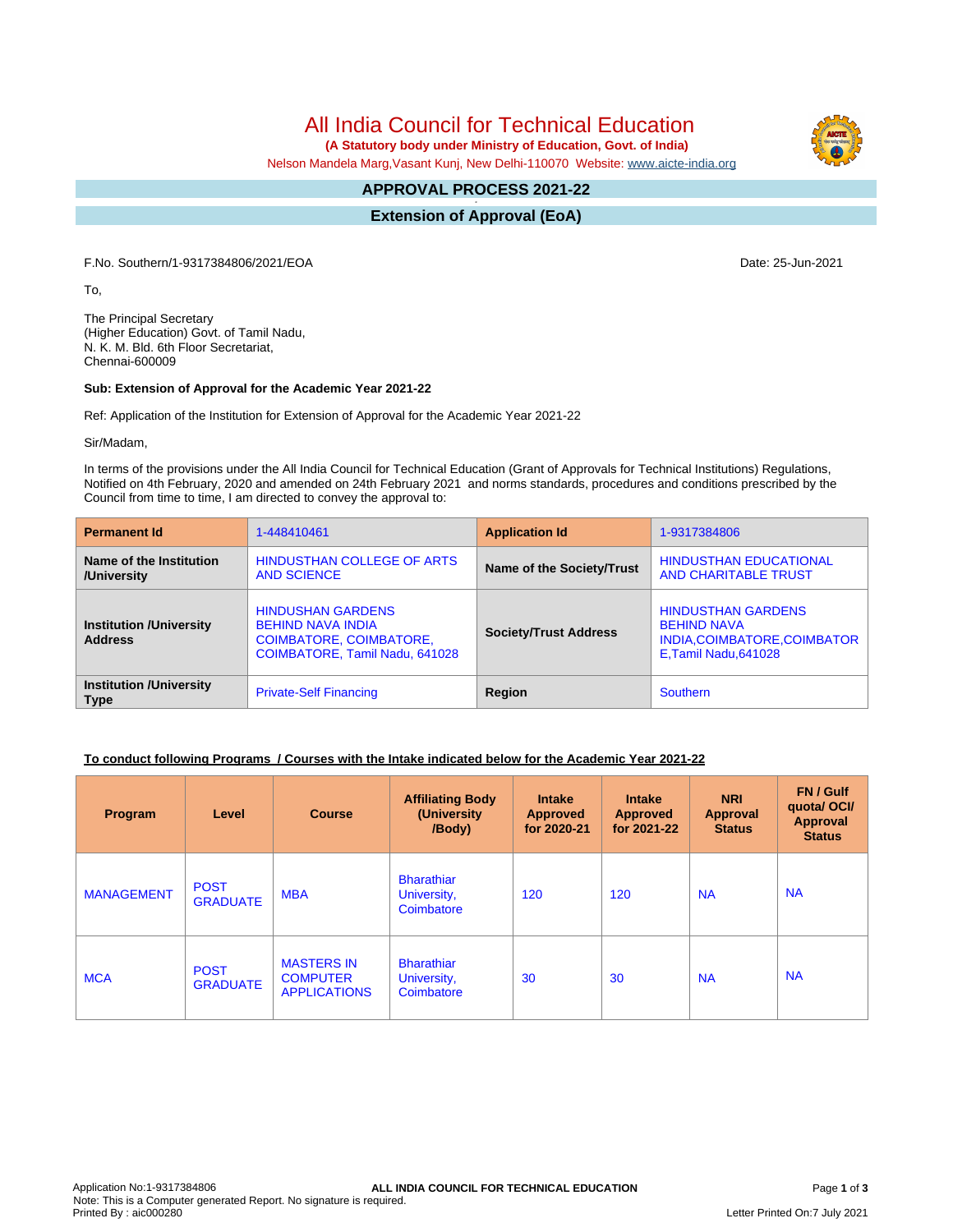# **It is mandatory to comply with all the essential requirements as given in APH 2021-22 (Appendix 6)**

# **Important Instructions**

- 1. The State Government/ UT/ Directorate of Technical Education/ Directorate of Medical Education shall ensure that 10% of reservation for Economically Weaker Section (EWS) as per the reservation policy for admission, operational from the Academic year 2019-20 is implemented without affecting the reservation percentages of SC/ ST/ OBC/ General. However, this would not be applicable in the case of Minority Institutions referred to the Clause (1) of Article 30 of Constitution of India. Such Institution shall be permitted to increase in annual permitted strength over a maximum period of two years.
- 2. The Institution offering courses earlier in the Regular Shift, First Shift, Second Shift/Part Time now amalgamated as total intake shall have to fulfil all facilities such as Infrastructure, Faculty and other requirements as per the norms specified in the Approval Process Handbook 2021-22 for the Total Approved Intake. Further, the Institutions Deemed to be Universities/ Institutions having Accreditation/ Autonomy status shall have to maintain the Faculty: Student ratio as specified in the Approval Process Handbook.
- 3. Strict compliance of Anti-Ragging Regulation, Establishment of Committee for SC/ ST, Establishment of Internal Complaint Committee (ICC), Establishment of Online Grievance Redressal Mechanism, Barrier Free Built Environment for disabled and elderly persons, Fire and Safety Certificate should be maintained as per the provisions made in Approval Process Handbook and AICTE Regulation notified from time to time.
- 4. In case of any differences in content in this Computer generated Extension of Approval Letter, the content/information as approved by the Executive Council / General Council as available on the record of AICTE shall be final and binding.

**Prof.Rajive Kumar Member Secretary, AICTE**

Copy \*\* to:

- **1. The Director of Technical Education\*\*, Tamil Nadu**
- **2**. **The Registrar\*\*,** Bharathiar University, Coimbatore
- **3. The Principal / Director,** HINDUSTHAN COLLEGE OF ARTS AND SCIENCE Hindushan Gardens Behind Nava India Coimbatore, Coimbatore,Coimbatore, Tamil Nadu,641028
- **4. The Secretary / Chairman,**

HINDUSTHAN GARDENS BEHIND NAVA INDIA COIMBATORE,COIMBATORE Tamil Nadu,641028

**5. The Regional Officer,** All India Council for Technical Education Shastri Bhawan 26, Haddows Road Chennai - 600 006, Tamil Nadu

### **6. Guard File(AICTE)**

Note: Validity of the Course details may be verified at <http://www.aicte-india.org/> **.**

<sup>\*\*</sup> Individual Approval letter copy will not be communicated through Post/Email. However, consolidated list of Approved Institutions(bulk) will be shared through official Email Address to the concerned Authorities mentioned above.